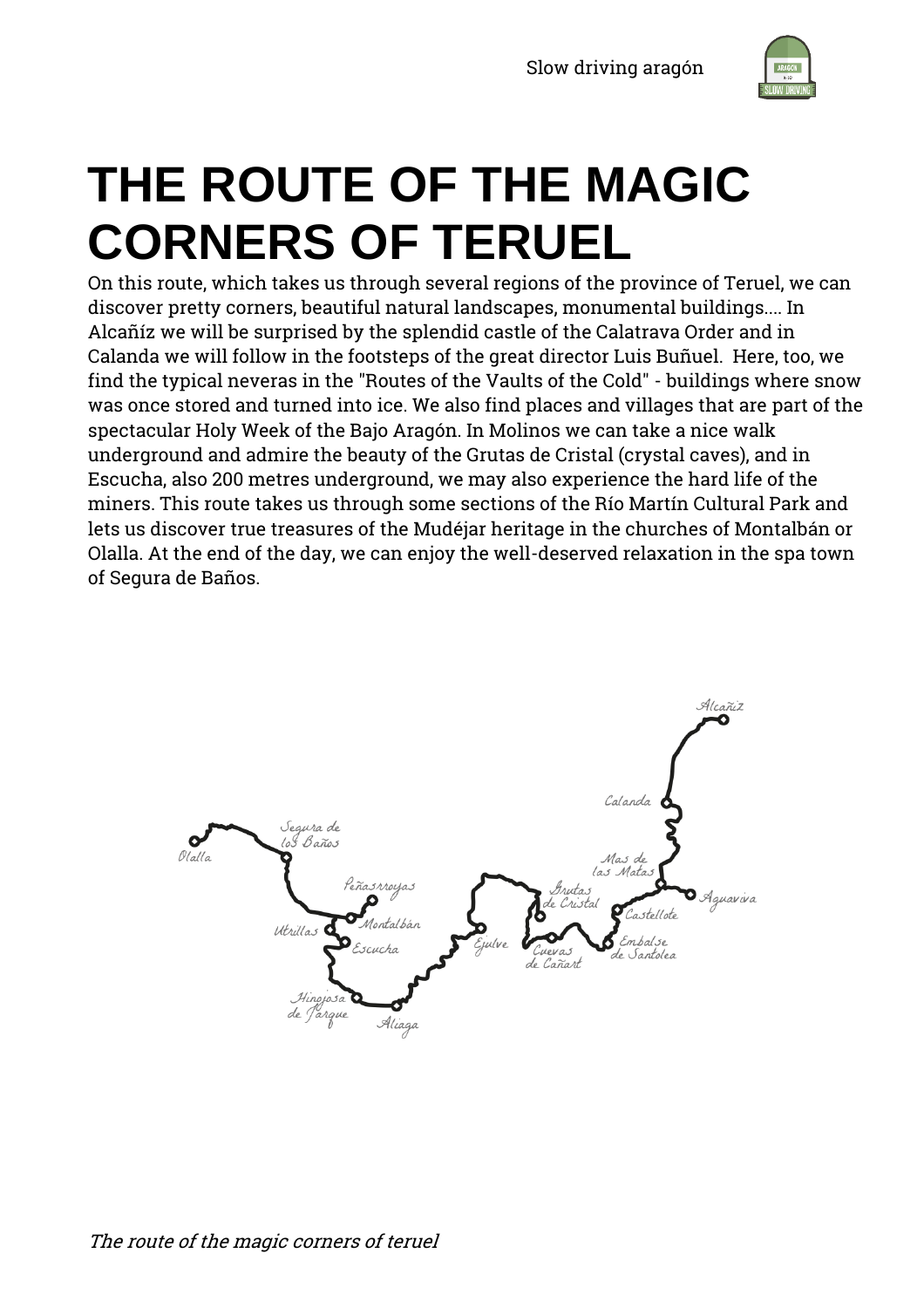

# **IF YOU START IN ALCAÑIZ**

#### **START**

Alcañiz is a town and a municipality of the region of Bajo Aragón, in the province of Teruel, in Aragon.

Alcañiz

The village is described by many as the Spanish Monaco, because its roads were pioneers for 20 years among the circuits where the best drivers fought for victory, and because its spirit lives on today thanks to the Motorland Circuit.

The place is not only the capital of the Bajo Aragón region, but also a pretty city full of surprises for the traveller. The two most important monuments are without doubt the Plaza Mayor with the Town Hall, the Lonja and the former Collegiate Church Santa María, and also the magnificent architectural, monumental and medieval picturesque ensemble that now houses the Parador de Turismo, the Castle of the Calatrava Order. The medieval corridors, accessible from the tourist office, are also highly recommended. Pleasant places to enjoy the regional cuisine or simply a cup of coffee allow the traveller to enjoy an unforgettable stay.

Alcañiz is part of the Route of the Snare and Bass Drum in the Bajo Aragón region, and the festival has been declared of International Tourist Interest.

# **Restaurant, petrol station, campsite, caravan park, accommodation**

#### **Do not miss Motorland**

The emblematic urban circuit of Alcañíz marked an era of great splendour that left deep traces in Bajo Aragón. The result was the basis for the Motorland Aragón project, a dream that became a reality and a driving force for the development of the region. Three circuits make up the sports area. The 5235m long and 12-15m wide speedway has a straight line of 1726m, making it an international reference for certain events. The karting track has already hosted important national and international competitions. The track has different types of routes for different disciplines: Supermotard, Motocross,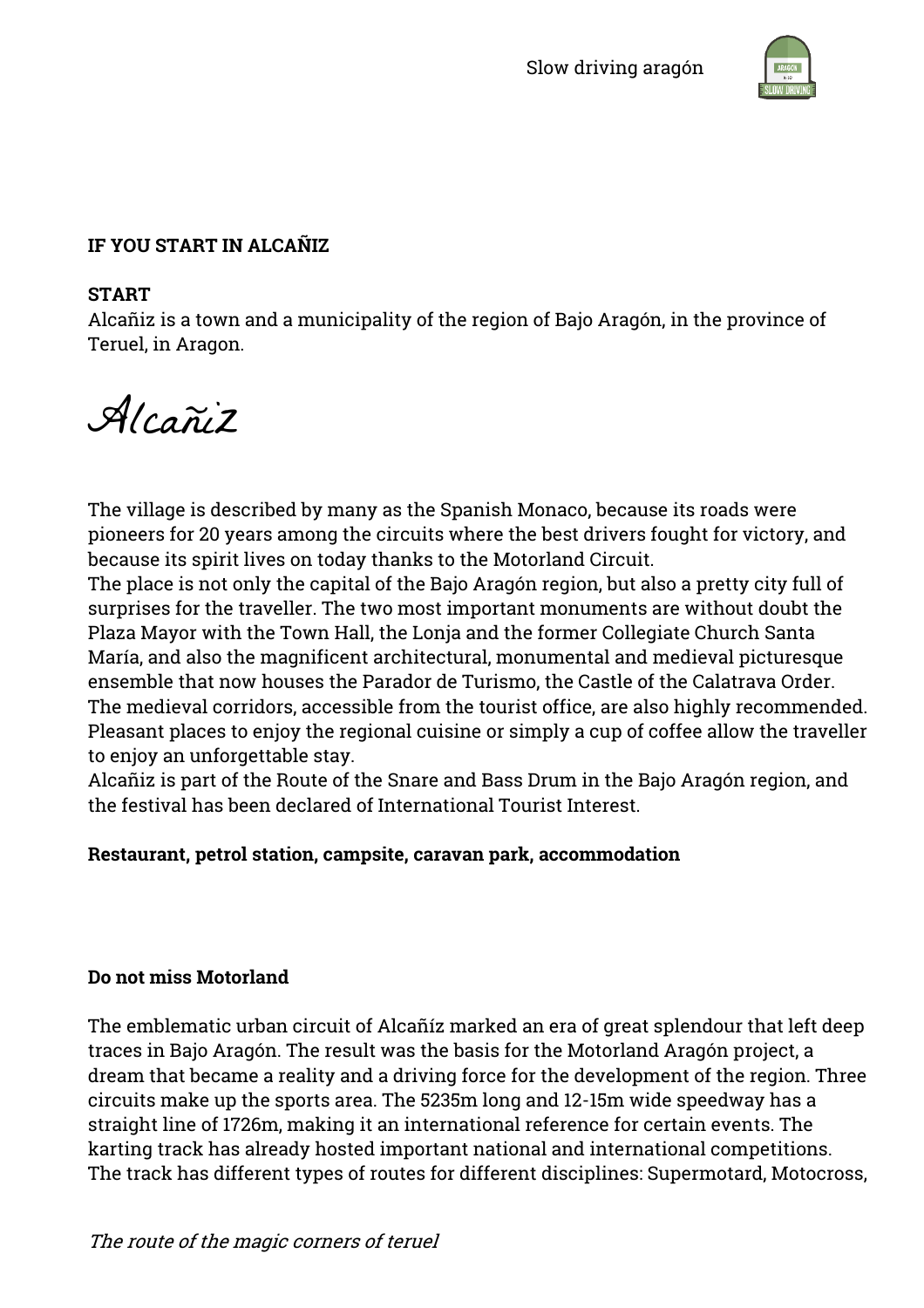

Autocross and Dirt-Track. Since 2010, Motorland Aragón has organised the Moto GP Grand Prix of Aragón and other important events such as the World Series by Renault and the FIM Superbike World Championship.

# **POINT 1**

At Alcañiz take the N-211/N-420 towards Calanda. After 17.3 km you have reached your destination.

Calanda

Calanda was the birthplace of the great film director Luis Buñuel and his films reveal the character of the city: the sound of snare and bass drums, a sound that has made both Calanda and Don Luis universally known. So the visitor should not miss the amazing Centro Buñuel Calanda, which recreates the director's surrealistic universe and leaves the visitor with an indelible memory.

A stroll through the streets of the town will allow you to discover the corners that inspired some of the film scenes, and the guest will discover Renaissance-style buildings such as Casa de la Villa, whose lateral façade is decorated with Rococo paintings from 1704. In Calanda the guest can also visit a nevera, which is part of the Route of the Vaults of Cold.

Calanda is part of the Route of the Snare and Bass Drum in the Bajo Aragón region, and the festival has been declared of International Tourist Interest.

# **Restaurant, petrol station, accommodation**

# **POINT 2**

Leave Calanda northwest on Calle Lepanto towards Calle Catorce de Marzo. Follow the A-226 for 19 km until you reach Mas de las Matas.

Mas de las Matas

The church tower of Mas de las Matas can be seen many kilometres away before reaching the town. The steeple is one of the highest in the province. The tower invites you from afar to stop and stroll along its streets and squares to visit the parish church or the magnificent Town Hall. But perhaps it is most surprising to be carried away by the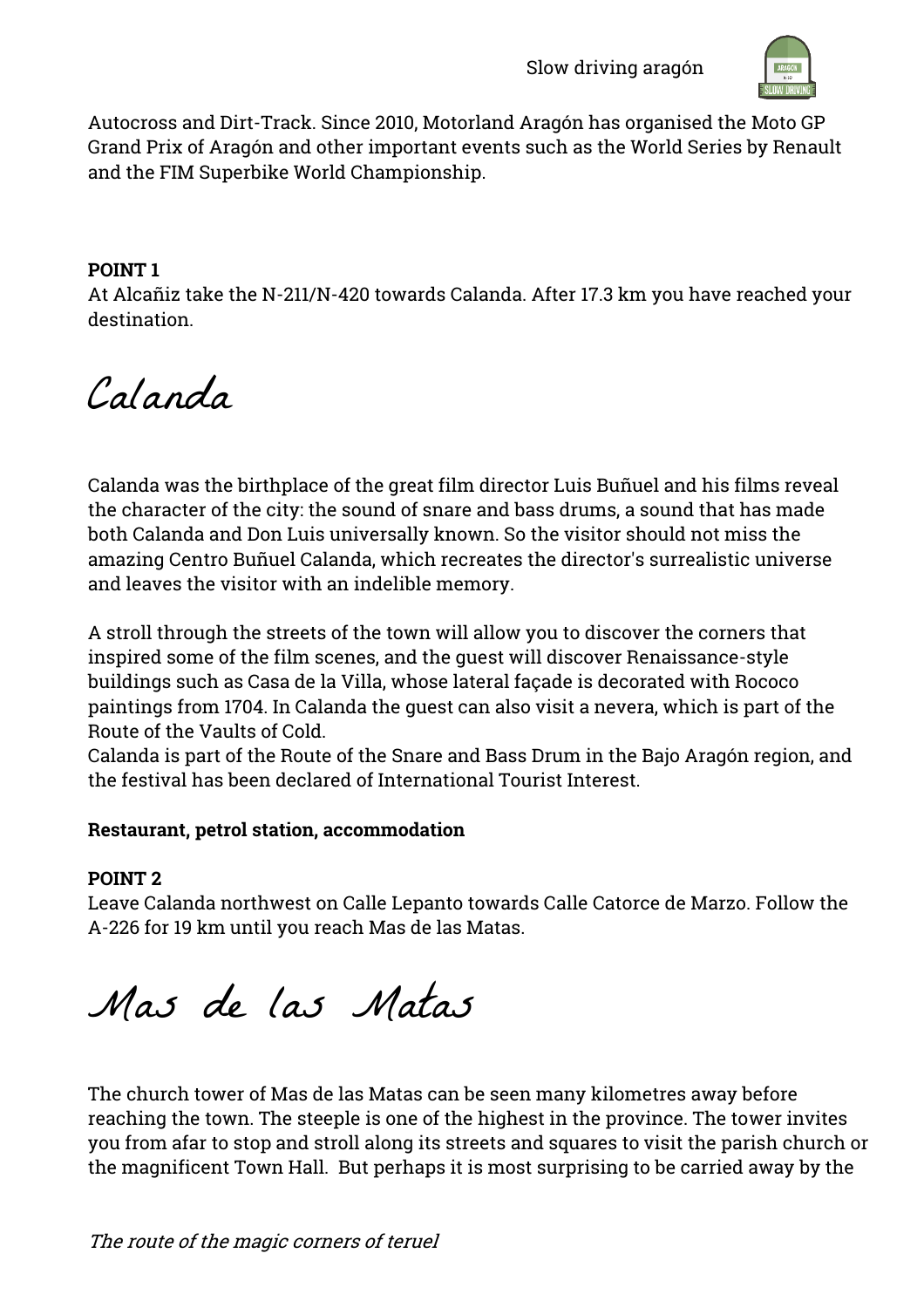

sound of the water that flows completely through the old town in the form of fountains, washbasins and irrigation ditches scattered through the streets of the town.

In addition, a visit to a centre linked to Dinópolis has been possible since 2006. The ground floor of the old flour factory or Casa Feliu has been prepared for use as a paleontological exhibition, and there are also fossils from the paleontological collection of the Grupo de Estudios Masinos. The title of this exhibition is "Water, Time and Earth" and its main theme is how the fossils and the rocks they contain allow us to interpret the various and profound geological changes in the region during the Jurassic and Cretaceous periods.

# **Restaurant, petrol station, accommodation**

#### **POINT 3**

Leave Mas de las Matas in the direction of Calle Carretera Aguaviva and take the A-225, after 4 km you will reach Aguaviva.

Aguaviva

In this village we can visit the old urban centre, where the pretty Plaza de España is particularly worth mentioning. It is a square with porticoes and two floors connected by a staircase.

In Aguaviva, you are also recommended to enjoy the extraordinary natural environment. Very close to the village, only four kilometres away in the direction of Morella, we find one of those corners that the traveller will never forget: the surroundings of the Puente de Cananillas bridge, built in the Middle Ages, to cross the Bergantes river. Today, the round pebbles that have been eroded over the centuries and the pine groves that surround them make up one of the most attractive natural swimming pools in the province.

In the village itself we find another nevera of the "Route of the Vault of Cold". If the traveller is lucky enough to visit the city on the 28th of August, he or she can finally take part in the Feast of Santísimo Misterio (Holy Mystery), which fills its streets with striking and colourful sawdust carpets, which have been declared a Festival of Aragonese Tourist Interest and constitute a magnificent example of ephemeral art.

# **Restaurant, petrol stations, accommodation**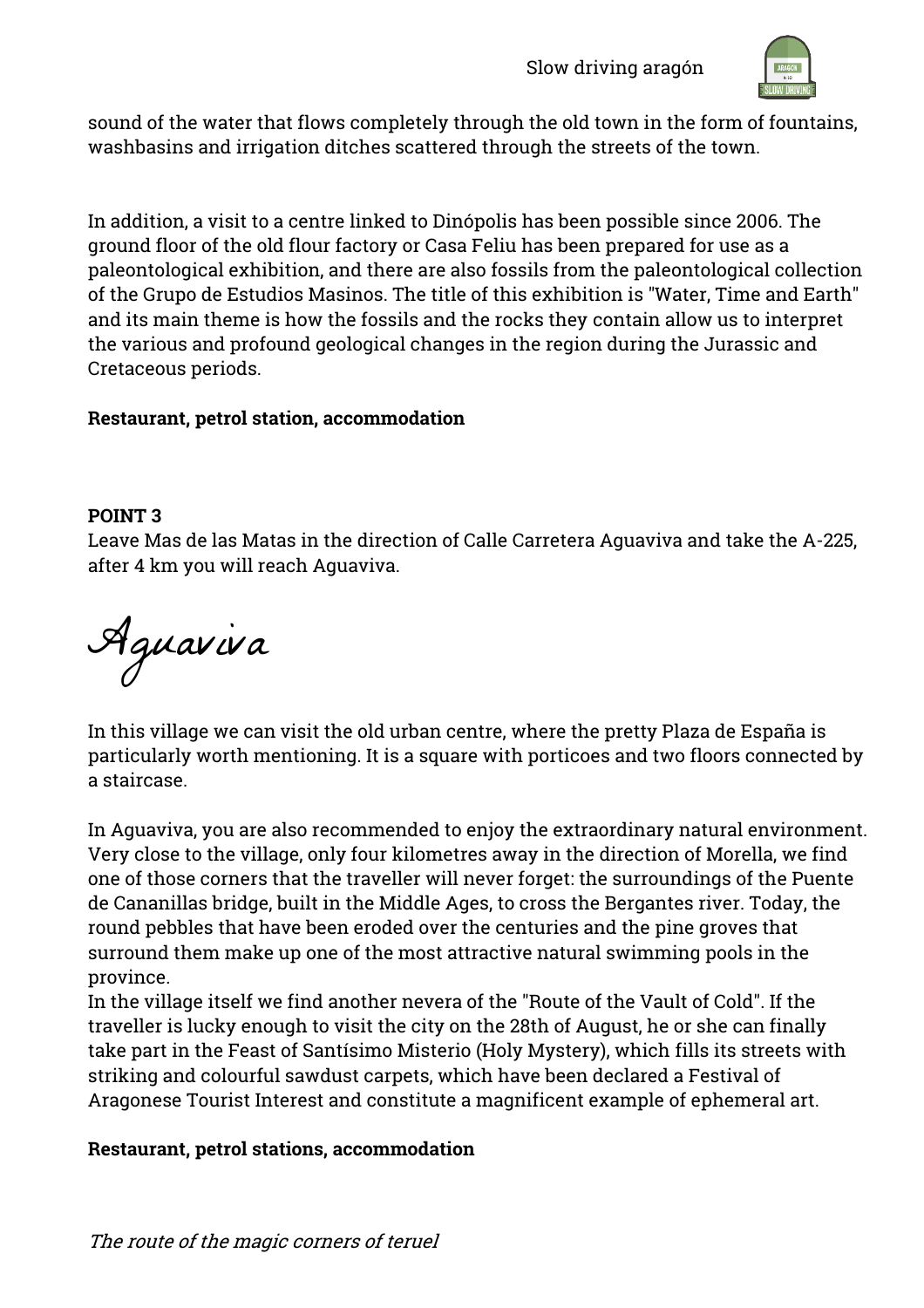

# **POINT 4**

From Aguaviva take the A-225 to take the turn-off to the A-226. After 12,3 km you reach Castellote.

Castellote

The village has been declared a Historical Complex. It is located at the foot of a high mountain range in a rugged and picturesque landscape. The village is protected by these rocks, on which the emblematic castle is enthroned. It is a castle of the Templar Order. The castle was occupied in the 19th century by the Carlistas (the traditionalists who defended the right to the throne of Carlos María Isidro of Bourbon), who defended the castle until it was surrendered to the army of General Espartero.

Near the castle are the remains of the most representative aqueduct of the province. The town is dominated by the Gothic church of San Miguel Arcángel, located within the first wall of the town, which can be accessed via the Town Hall Exchange or another small gate in the wall. The latter is opposite the Virgen del Agua church (1718), which was used as a parish church in the post-war period. Next to this temple are several mansions and the old prison known as the Torreón (tower). The urban complex is rounded off with another portal, in this case the enclosure of the second wall, several mansions from the Modern Era and the fountain, with interesting reused sculptures. Also noteworthy is the Llovedor Hermitage, located in a spectacular spot near the village.

# **Restaurant, petrol station, campsite, accommodation**

# **POINT 5**

Leave Castellote via Calle Marqués de Lema /A-226 and turn right towards TE-8101 until you reach the reservoir.

Santolea Reservoir

The Santolea Reservoir is located less than 2 km south of Castellote next to the road towards Bordón. Its waters flood what were once the fertile fields of the small village of Santolea, which gave its name to the reservoir. The construction of the reservoir began in 1927, and as early as in 1932 the water was dammed. The reservoir can be reached by car as far as the top of the dam, crossed by the old road from Castellote to Bordón, taking the turnoff for Ladruñán and the campsite at the Castellote exit.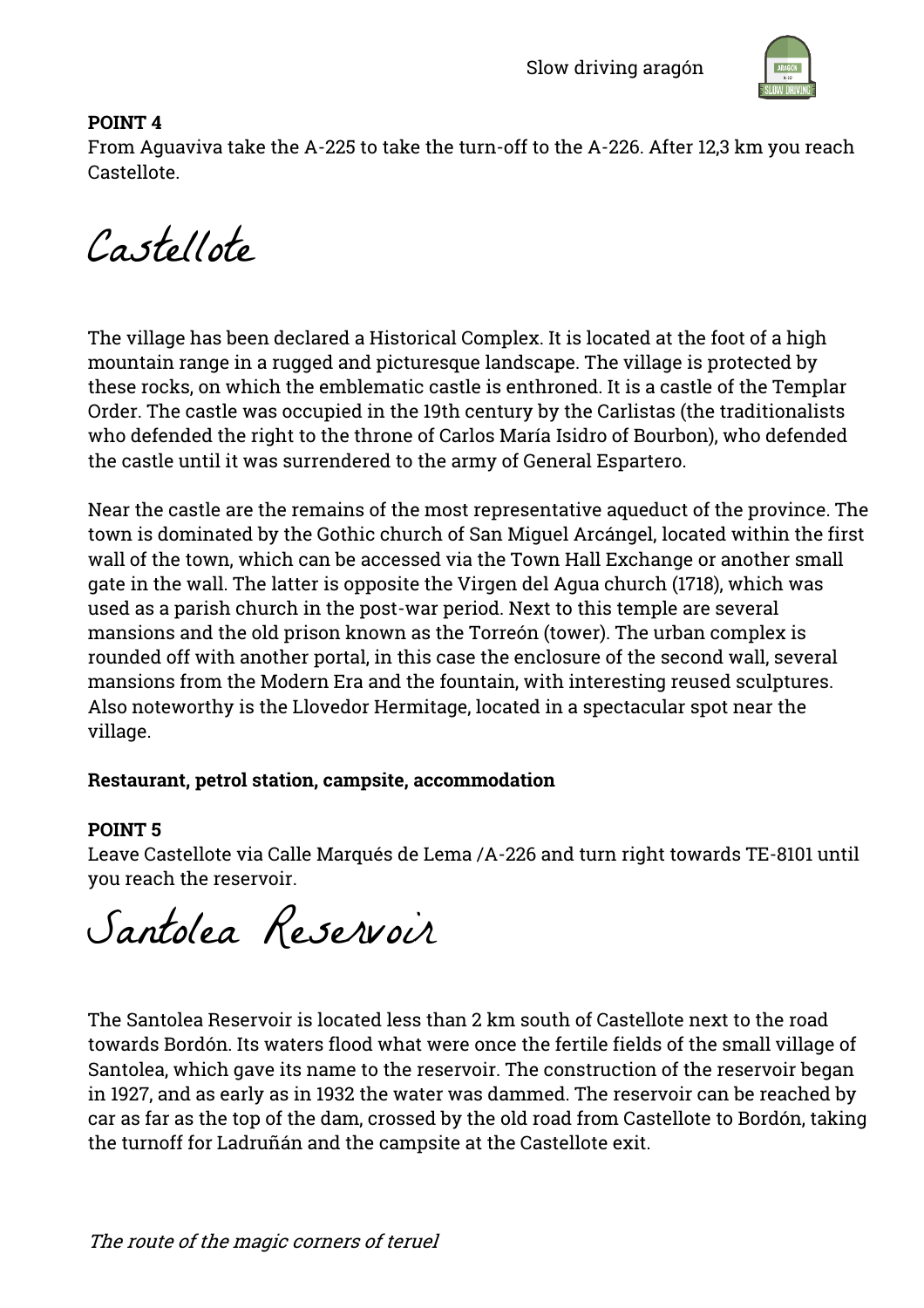

The reservoir is mainly reserved for irrigation purposes, but in summer it is used for recreational activities such as canoeing, paddling, skating, sailing with other small boats, fishing and swimming.

In the surroundings of the reservoir, on the shore of the country road that surrounds the reservoir, there are several lookout points that allow us to observe the beauty of this large mass of water, surrounded by elegant limestone rocks and pine forests. The trout is the most numerous of the fish species that populate the reservoir.

#### **POINT 6**

From the Santolea reservoir, head south on TE-8101 and continue on TE-V-8215 until you reach Cuevas de Cañart.

# Las Cuevas de Cañart

In this small village with a historical centre we discover a rich heritage that contrasts with the size of the village, with a population of only 40. The village is surrounded on one side by numerous fields and on the other by the Poyos Hermitage, which towers over the village like a guard. While strolling through the village we find two monasteries: that of the Servite monks and that of the Conceptionist nuns, which determine the character of the place. But there are also other monuments that do not leave the visitor indifferent: the San Pedro Apóstol church, the San Blas and Los Poyos hermitages, the Portal de Marzo gate, the old oven or houses like Casa Arellano and Casa Moliner. In the surroundings, the San Juan waterfall and the peculiar tombs carved into the rock, as well as the surroundings of the Estrecho, are worth mentioning.

# **Restaurant, accommodation**

# **POINT 7**

From Cuevas de Cañart go to Calle Mayor to take the TE-V-8215 to Molinos.

Molinos and the Grutas de Cristal –

Cavern

Molinos is located at the foot of Poyo Ambasagua, the place where the old Calatrava fortress was built and where today the bell tower or clock tower, the Soledad hermitage and a small portal connected to the old fortress are located. At the entrance to the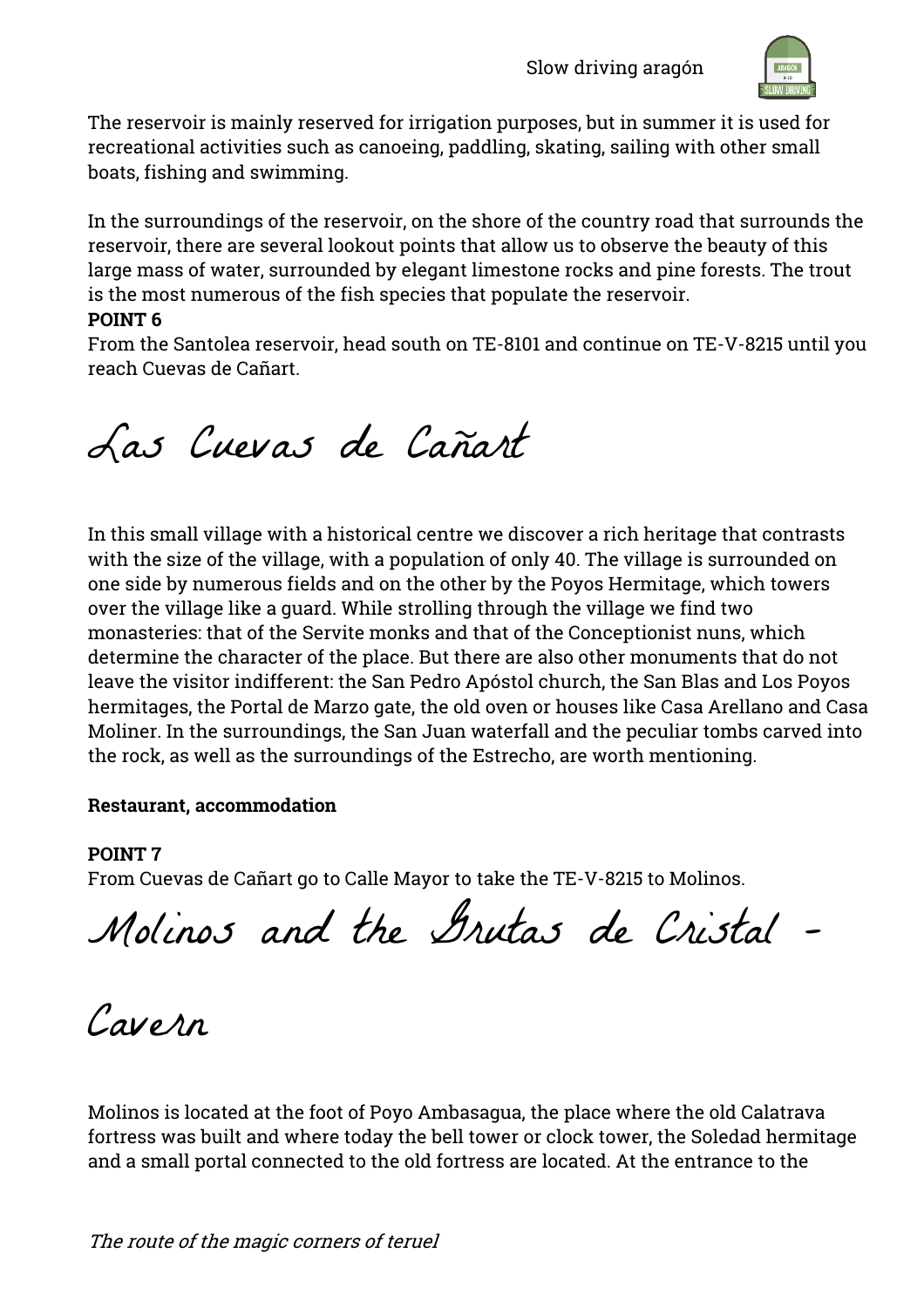

village, one can only be surprised by the Salto de Altaoya Cascade, which can only be crossed thanks to a beautiful brick bridge between two cliffs.

The monumental town centre revolves around two beautiful squares with porticoes and adjacent squares: the Plaza Mayor and the Town Hall Square, which is the site of the Nuestra Señora de las Nieves church, one of the most unique of the 15th century in Teruel. The Town Hall, attached to an old tower, houses the "Sala de Eleuterio Blasco Ferrer" (where paintings, sculptures and drawings by this artist Molinos are exhibited). In its streets, one can also find the Portal de San Roque, the San Nicolás Hermitage from the 18th century and several mansions.

The Museum of the Molinos Cultural Park Interpretation Centre houses the oldest hominid fossil found in Aragón: the pine of a primitive representative of Homo Sapiens, known as "El hombre de Molinos".

The most famous monument of Molinos is undoubtedly the Grutas de Cristal (Crystal Caves) natural monument, a precious jewel created by nature underground. It is made up of two main cavities connected to each other and to the outside by channels and passages that bridge a total unevenness of about 12 metres. Above this is the Sala de Cristal (Crystal Room) with precious formations of stalactites, stalagmites, eccentric columns, casts and flags. Further down is the Sala Marina, where calcite crystallisations with a coral-like appearance form a unique underwater decoration.

The caves are internal karst forms excavated by the slow dissolution of limestone by groundwater. Later, the opposite effect, i.e. the recrystallization of dissolved calcium carbonate, leads to the formation of new calcite masses in the form of stalactites and stalagmites.

# **Restaurant, accommodation**

**POINT 8** From Molinos take the TE-41 and A-1702 to reach Ejulve after 20.5 km.

Ejulve

In the middle of the transition to the Maestrazgo Mountains, Ejulve lies on a hill at the foot of the Sierra Majalinos near the Guadalopillo River. The town is characterized by a paradisiacal nature: steep slopes and rocky cliffs, underground landscapes with caves and ravines, numerous fountains or imposing monumental trees that overlook the town.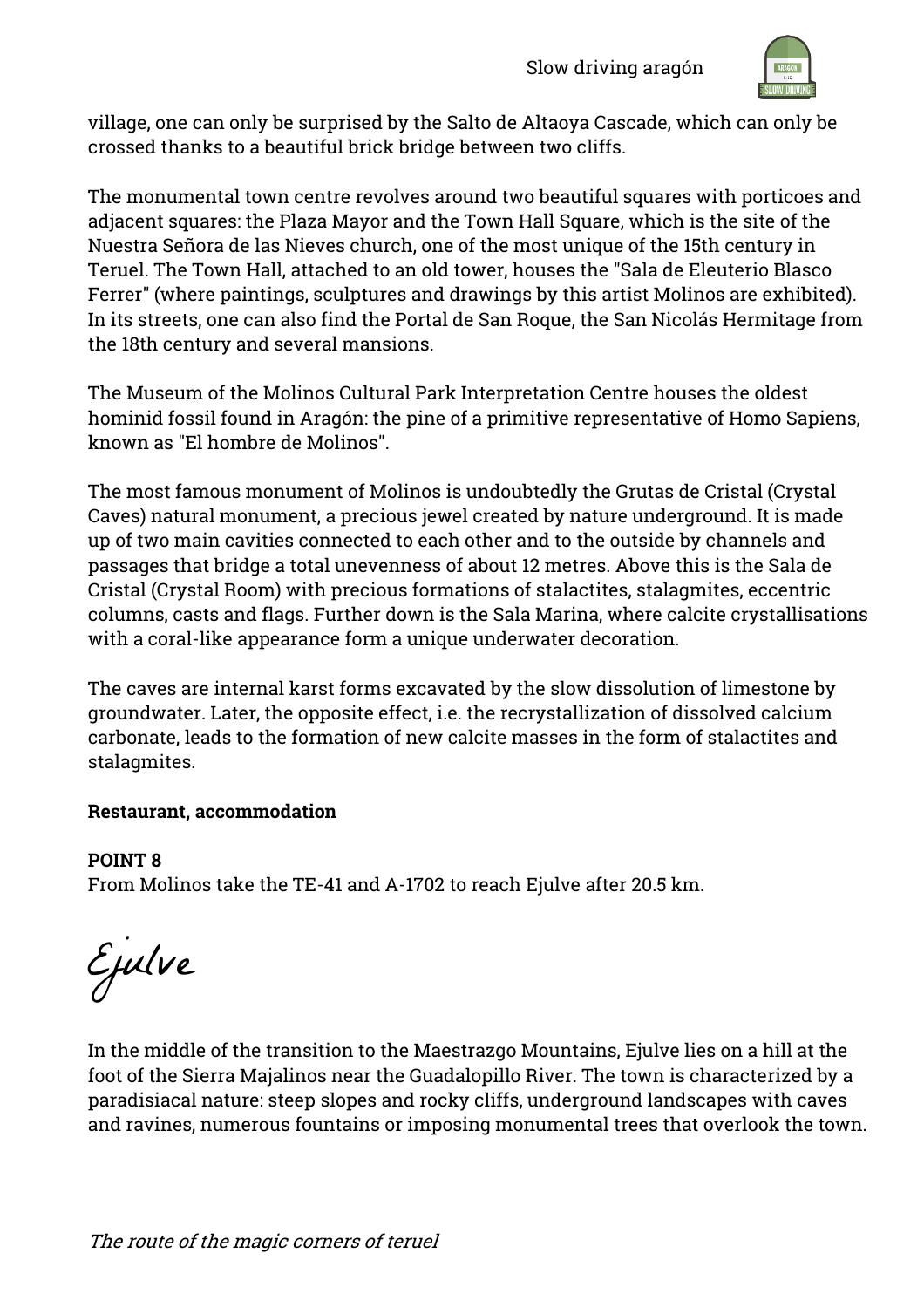

The winding streets lead up and down the slope crowned by the Santa María la Mayor church. The building was built in the 16th century in the transition from Gothic to Renaissance. Another emblematic building is the Town Hall, a beautiful 16th-century building supported by a four-arched gallery. There are also good examples of folk architecture and sober and elegant town houses such as the Casa Felicitas House, the Old Hospital or the Old Posada de la Plaza Hostel.

The area known as "Masías de Ejulve" in the south of the municipality, allows you to get to know the scattered habitat of the farmhouses in Teruel and to gain access to a valuable natural, cultural and historical heritage via ancient, perfectly signposted paths.

Thanks to the beauty of the village, its natural surroundings and, above all, its characteristic farmhouses, Ejulve is one of the municipalities that are part of the Maestrazgo Cultural Park.

# **Accommodation, restaurant**

# **Don't miss - Source of the Pitarque River**

About 25 km south of Ejulve, hidden in the mountains, lies the small village Pitarque. The river of the same name flows here, a living river with crystal clear water, which springs from the same rock through two "ojos" or karst springs, from which the socalled "spring of the Pitarque river" emerges. In the streets of the village we find the first signs that show the way. A well-signposted path that passes through the same village and is 10 km long (roundtrip)

Along the path, the river has created a gorge with large vertical walls, in which deep basins alternate with transparent water and small waterfalls. The calcareous cliffs, the power of the water and the vegetation form a beautiful spectacle full of power and colour, a path of great beauty through a unique environment worth seeing in this beautiful wild corner of the Maestrazgo.

**POINT 9 Leave Ejulve via Calle Carretera/A-1702 to take the A-1403 to Aliaga.**

Aliaga

The name Aliaga derives from the Arabic Alulgha (twisted valley). In 1163, King Alphonse II reconquered Aliaga Square, which was handed over to the Military Order of John the Baptist, who established their Encomienda (labour unit) here in 1180. The place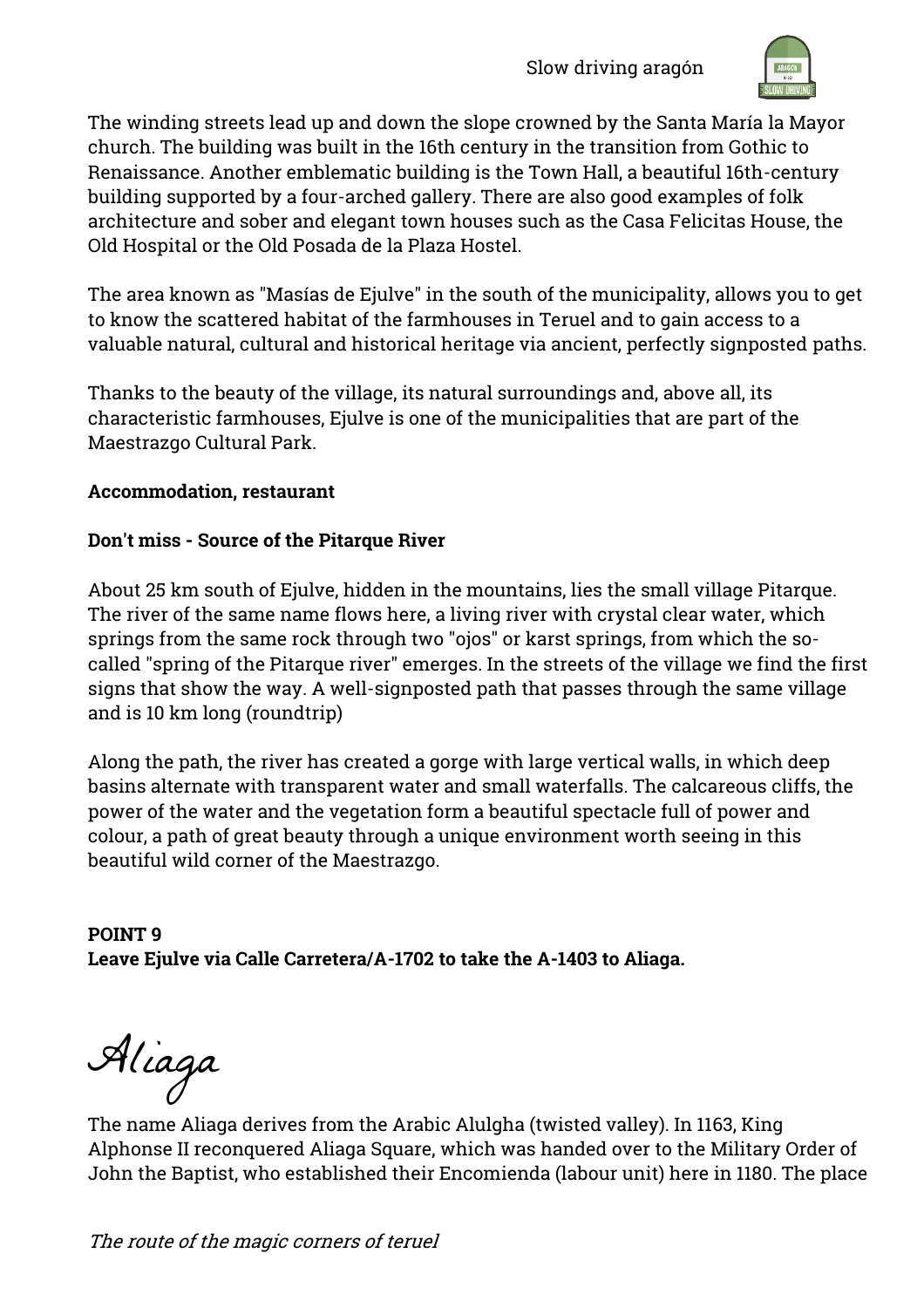

was also important for the Carlists (the traditionalists who stood up for the throne right of Carlos María Isidro of Bourbon) and in approximately 1838 General Cabrera rebuilt his 12th-century Moorish castle.

In Aliaga, the standout is the Geological Park, a natural area that is also a vantage point from which the last 200 million years of the history of our planet can be seen. Some of its magnificent formations and geological structures, which form spectacular reliefs, are considered by scientists to be almost unique examples in the world.

Other attractions include the Santa Barbara Mining Interpretation Centre, the Virgen de la Zarza Sanctuary, the La Clara and La Tamborera Waterfalls, and the Hoz Mala, Boca del Infierno and Estrechos de Valloré Gorges on the Guadalope River.

# **Accommodation, restaurant, petrol station, campsite**

# **POINT 10**

We leave Aliaga via the A-1403 and reach Hinojosa de Jarque after 9,2 km.

Hinojosa de Jarque

Hinojosa is located south of the Sierra de San Just mountains and north of the La Val River.

The most unique building in Hinojosa is the Pilar hermitage near the village, which has been declared an Asset of Cultural Interest. The parish church was rebuilt in 1960, but preserves the elements of its predecessor. The Santo Domingo de Guzmán and Beato hermitages complete the sacred architecture of the village. The Town Hall has the peculiarity of an "L" arrangement, but it otherwise follows the characteristic Lonja-Trinquete and floor arrangement. The civil architecture contains very large houses, some of them with stately proportions, with coats of arms. The village of Cobatillas, a small town with an interesting folk architecture, is attached to Hinojosa.

In the surrounding area, the Sculptures Park, an open-air set of works of many artists, is particularly noteworthy. The ensemble of these sculptures expresses the culture of the people, their thoughts and feelings, their traditions and customs.

Very near Hinojosa, the town of Cuevas de Almudén is located on the banks of the El Caño River and the river walk of the same name.

# **Accommodation**

# **POINT 11**

Leave Hinojosa de Jarque via the A-1403 to the N-420 to reach Escucha after 19.8 km.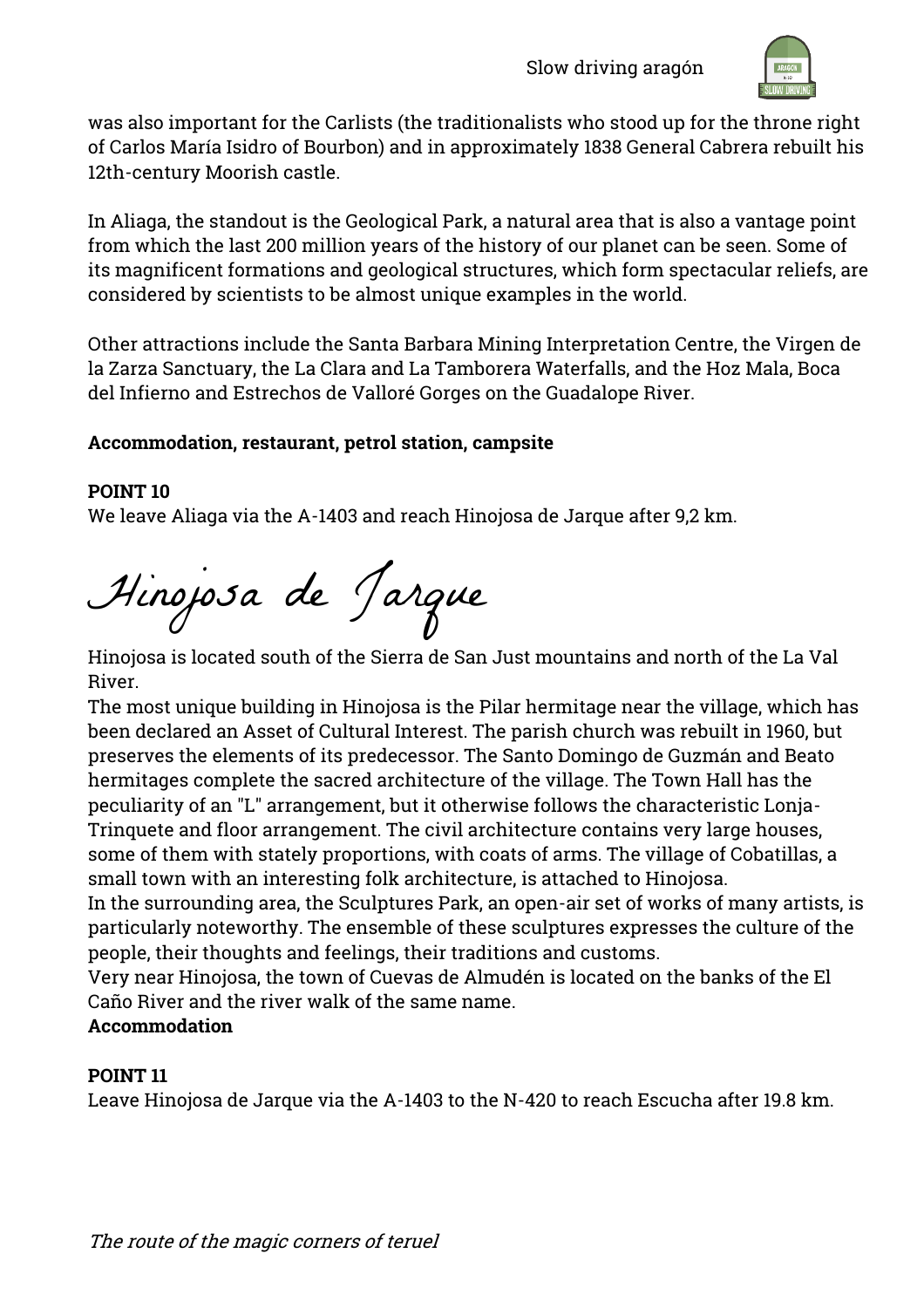

The Escucha Mining Museum

Escucha lies at the foot of the Sierra de San Just, an anticlinal complex built on the base of the Lower Cretaceous, which contains important lignite deposits. The population of the municipality grew in the 1960s and 1970s with the construction of a thermal power plant in 1970, which ceased operations in 2012.

Mining has been the most important economic factor of the village since the 18th century, leaving its mark on the history, landscape, heritage and the character of its people.

The recovery of this mining heritage allows us to discover places like the Museo Minero de Escucha, where you can feel like a real miner in a theme park designed as a leisure alternative for the whole family. In the museum there is a mining adventure, in a real mine that is more than 200 metres below the surface (and the only one in Spain where visitors can enter a real coal mine).

A visit to the Pozo Pilar Mining Interpretation Centre, about 5 minutes from the Mining Museum, takes us to the storage, office, sanitary, laboratory, hospital and other rooms and facilities of the old mining company Minas y Ferrocarril de Utrillas (MFU), as well as the 52-metre-high lower section of the mining scaffolding.

#### **Restaurant**

#### **POINT 12**

Leave Escucha in the direction of the N-420 (signs: Utrillas / Alcañiz / Tarragona) to cover the 5.1 km to Utrillas.

Utrillas

Mining has been essential for this village. Utrillas was already mined in the 11th century for raw materials such as gagat (or pitch coal) and, starting in the 18th century, coal mining began in large quantities.

The mining heritage can be seen in the Mining Theme Park, in the Pozo Santa Bárbara Mine; it shows the old, reconstructed installations, such as the pit frame, the furnaces, the machine room and the rooms where the tools were repaired and the showers. The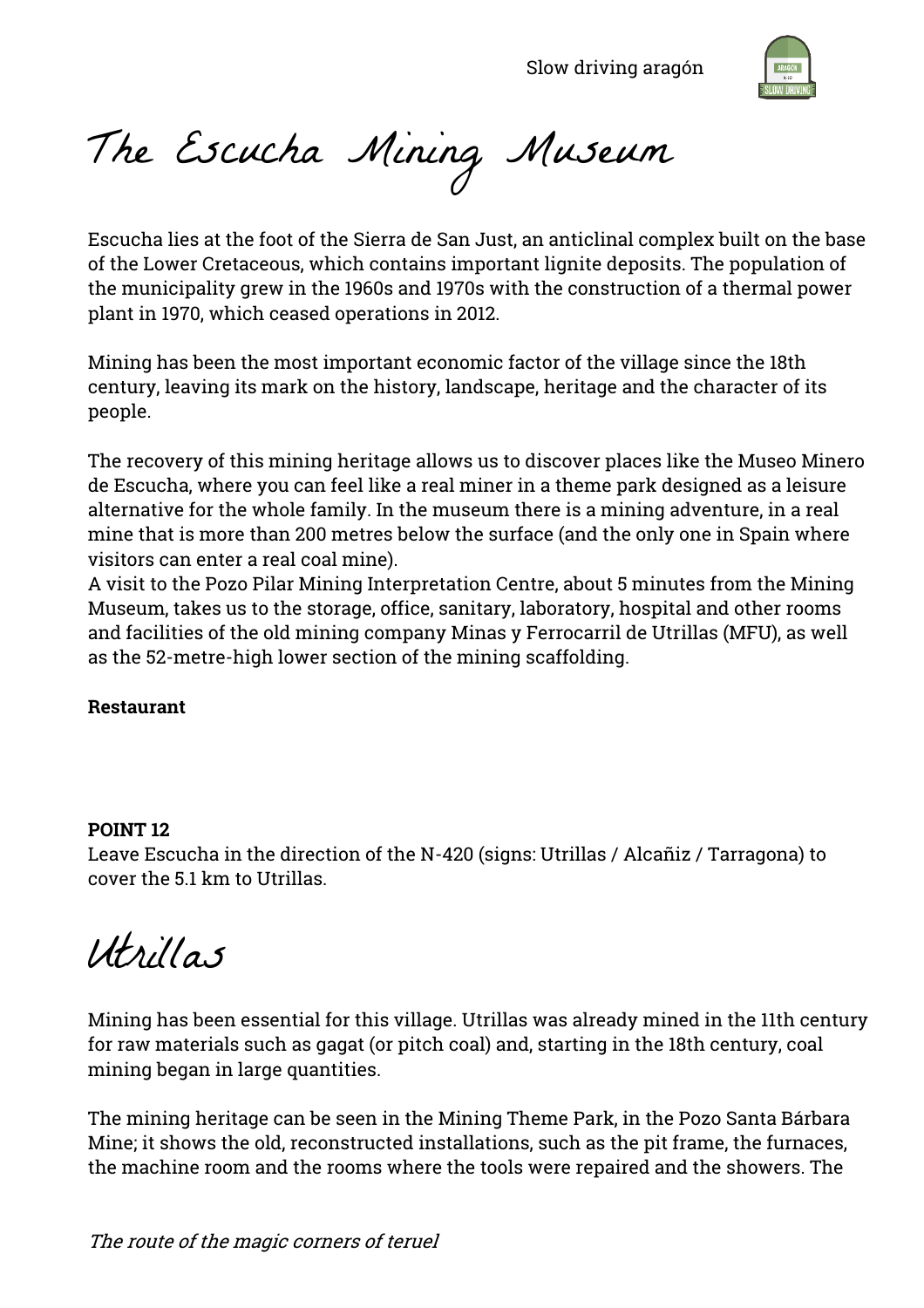

old schools for the miners' children, an exhibition of mining equipment and an exhibition of the most important paleontological finds from Utrillas are also on display.

The Utrillas Miners' Railway is a historic tourist railway that follows part of the old mining line that crossed this town in the province of Teruel from 1904 to 1969.

The Visitor Centre for Mining Science and Archaeology is located in the former M.F.U. Hospital and is a must for mining and railway enthusiasts.

Near Utrillas, from the town of Las Parras de Martín, there is a wonderful excursion along the path that connected Las Parras de Martín with Martín del Río: the Hocino del Pajazo Route (PR-TE 41). This route goes from Las Parras to the two gorges formed by the Palma River. Another possibility is to visit these gorges from Martín del Río, following the road that leads to the Embalse de las Parras reservoir up to its end. From here a path leads to the Cascada del Pajazo waterfall. The first option is a little longer, the second a little shorter.

During the walk you will experience one of the most spectacular natural landscapes of the region: the Las Palomas waterfall and cave, the Pajazo waterfall and an interesting folk architecture in the village of El Pajazo.

#### **Restaurant, petrol station, accommodation**

# **POINT 13** Leave Utrillas via Avenida Valencia / N-420 and drive the 6.3 km to Montalbán.

Montalbán

The village lies on the banks of the Martín River, on the northern slope of the Sierra de San Just Mountains. The village centre lies at the foot of the Albano mountain. On the top of this mountain there used to be a large complex of buildings with a castle and a monastery, which were destroyed in the First Carlist War. But the impressive church, built on the slope of this mountain as an extension of the monastery, has survived until our days. The impressive Santiago Temple, which has the character of a fortress, is a beautiful building in the Gothic Mudéjar style, declared a Historical Monument. Made of ashlar stone and Mudéjar brick, it impresses for its great dimensions.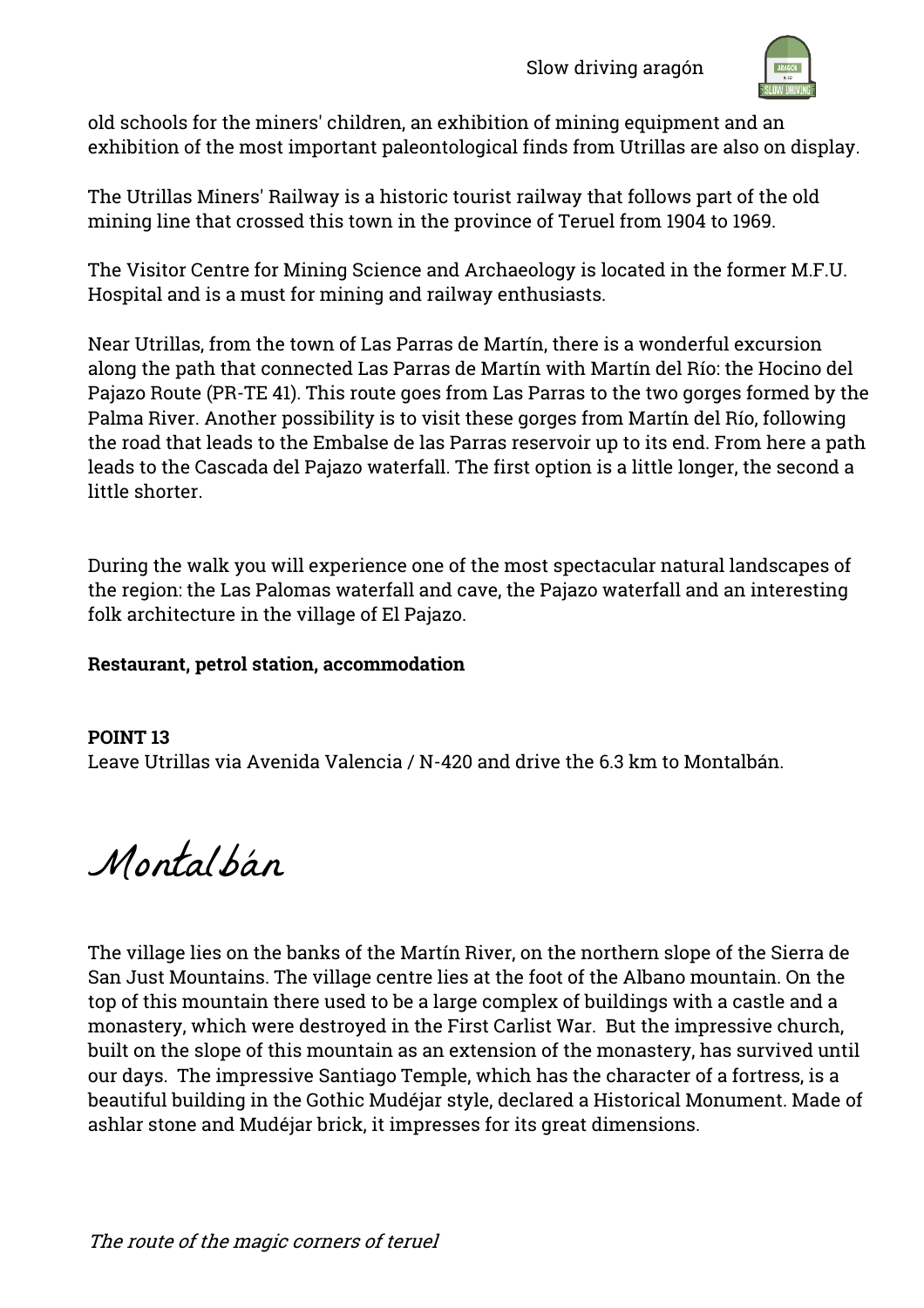

The most outstanding features of the exterior are the buttresses that rise above the roof of the chapels: they are prismatic in the nave and octagonal in the head and decorated with bricks and green ceramics that reproduce crosses of the Santiago Order. .

The village is one of the places in the Martin River Cultural Park, and a privileged enclave for astronomical observation, because it has an Astronomical Planetarium Observatory. The Geology and Cave Research Interpretation Centre complements the information on the geological sites in the town.

# **Accommodation, restaurant, petrol station**

**POINT 14**

From Montalbán, head north towards Peñarroyas.

Peñarroyas

Peñarroyas is a hamlet of Montalbán on the left bank of the Martín River. This beautiful place is known by this name because of the reddish colour of the steep rocks that make up the red sandstone formations of mottled sandstone at the foot of which Peñarroyas grew. There are buildings characterised by the presence of rodeno blocks and an abundance of solar vantage points in the heights, which means that the whole city is integrated into the landscape.

The village is part of the Martin River Cultural Park, where elements from different eras can be found, with prehistoric finds such as the Pozos Boyetes engravings.

On the square we find the two most outstanding buildings: the old Town Hall and the Santa María la Mayor Church. On the first floor of the Town Hall, the old town Schools from the 1940s and 1950s has been restored.

Peñarroyas has geomorphological, scenic and natural features of great interest, with several itineraries for hikers, the GR-262 tourist route and several points of geological interest standing out.

# **Accommodation**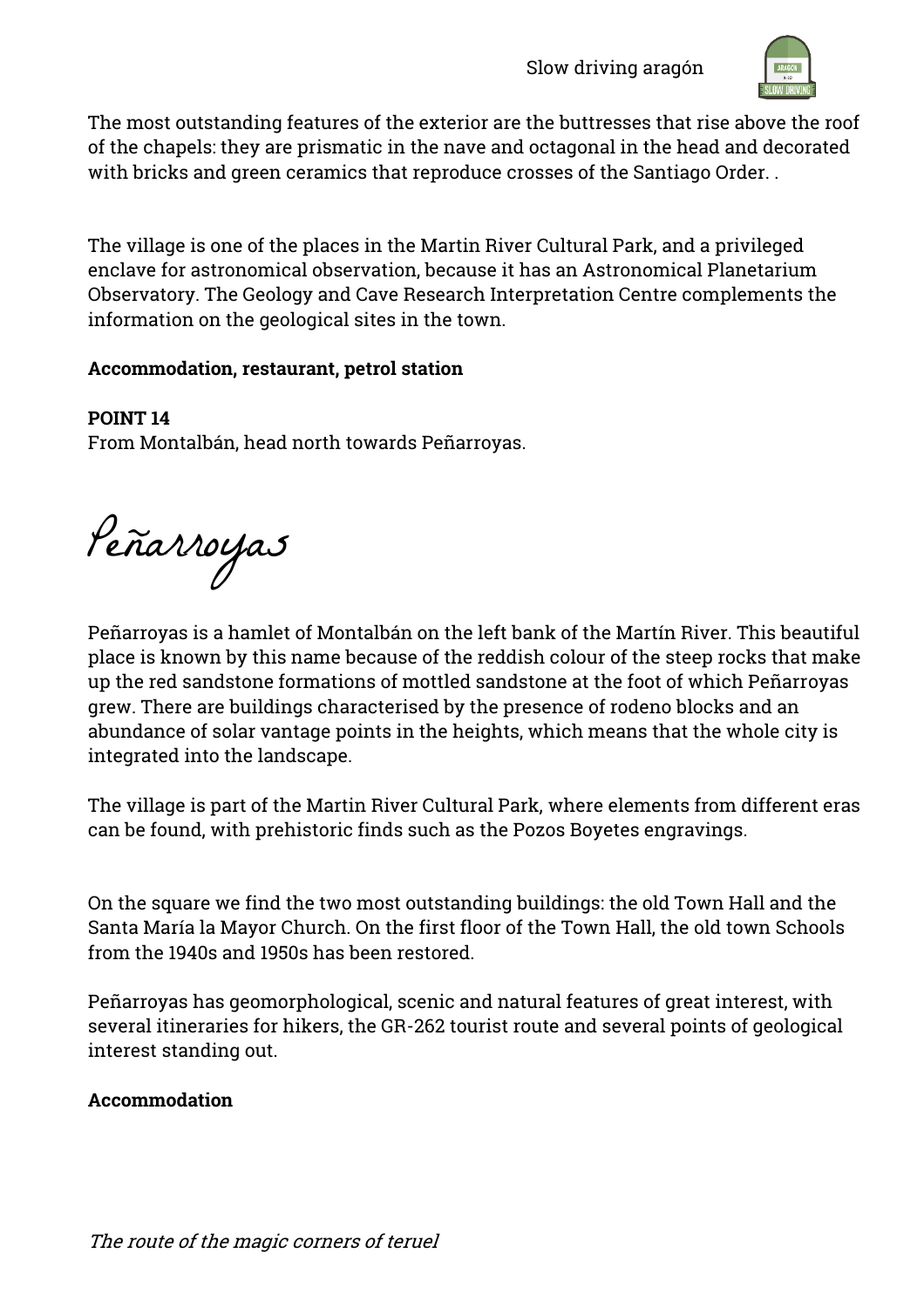

# **POINT 15**

Drive from Peñarroyas in the direction of Montalbán. Then take the N-211 and A-2401 to Segura de Baños.

Segura de Baños

Segura de Baños is located south of the Muela de Anadón, in the headwaters of the Aguas Vivas river. The village is situated between two hills, on whose slopes the small village is to be found, and offers a strange view. Segura still preserves its medieval structure, its mud houses - some of them whitewashed - with Rodeno tiles. The church of San Juan Bautista, the washing place and the hermitage of the Virgen del Pilar also stand out in the city centre.

The history of Segura is linked to water thanks to the thermal baths of Baños de Segura. Located 5 km from the municipality, this thermal spa is located in a picturesque place near the river spring. The water from the springs rises in the gorge in the middle of a spectacular natural landscape. This mineral medicinal water was already used in the 18th century. The thermal bath closed its doors in 1983, to be reopened in 2017 and converted into a luxurious accommodation. An oasis of peace and quiet in peerless facilities.

The picturesque corners and with beautiful and impressive panoramic views that we can highlight are: La Planilla, Las Coronas en la Muela de Segura, Peñadelgada (a monocline vertical structure in which the layers of limestone in the form of needles suggest a similarity with the Organs of Montoro in the same mountains).

# **Accommodation, restaurant**

# **END OF THE ROUTE**

At Segura de Baños follow the A-2511 and A-2513 until you reach Olalla at 24.9 km.

Olalla

The village is located right in the middle of nature, at the foot of the Sierra de Pelarda mountains, among vast juniper, oak and pine forests. Olalla has one of the best preserved juniper forests in Aragon, with several hundred-year-old specimens.